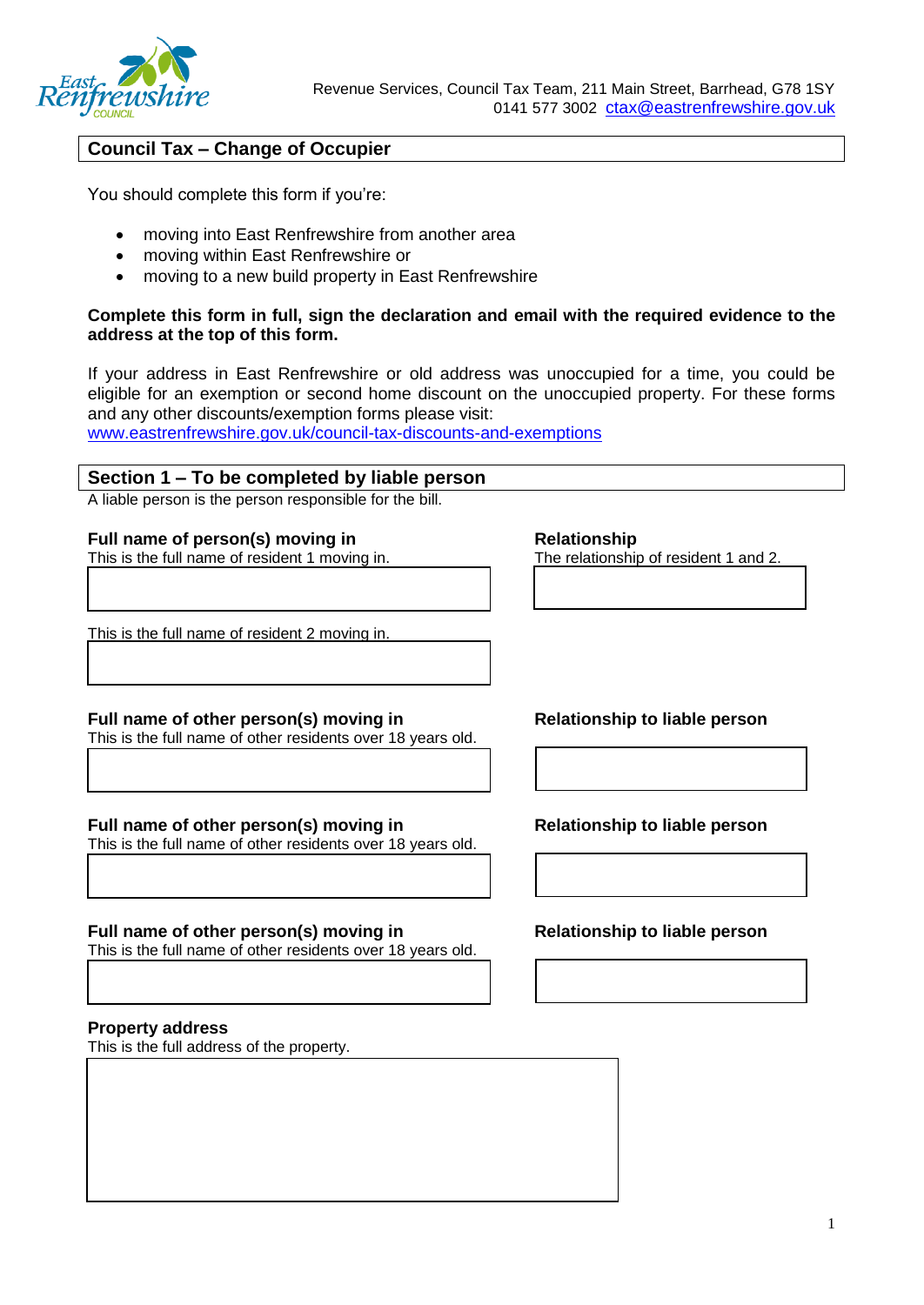### **Are you the owner or tenant?**

| owner |  | l tenant |
|-------|--|----------|
|-------|--|----------|

**Is the property a new build?**

yes | | no

# **Section 2 – To be completed by Owner**

### **Date property purchased by Date moved in**

This is the date the property was purchased. This is the date you moved in.



#### **Name, address and telephone of you solicitor (optional)**

This is the name, address and telephone number of your solicitor.

### **Name and address of seller (optional)**

This is the name and forwarding address of the seller.

# **Name, address and telephone of seller's solicitor (optional)**

This is the name, address and telephone number of the seller's solicitor.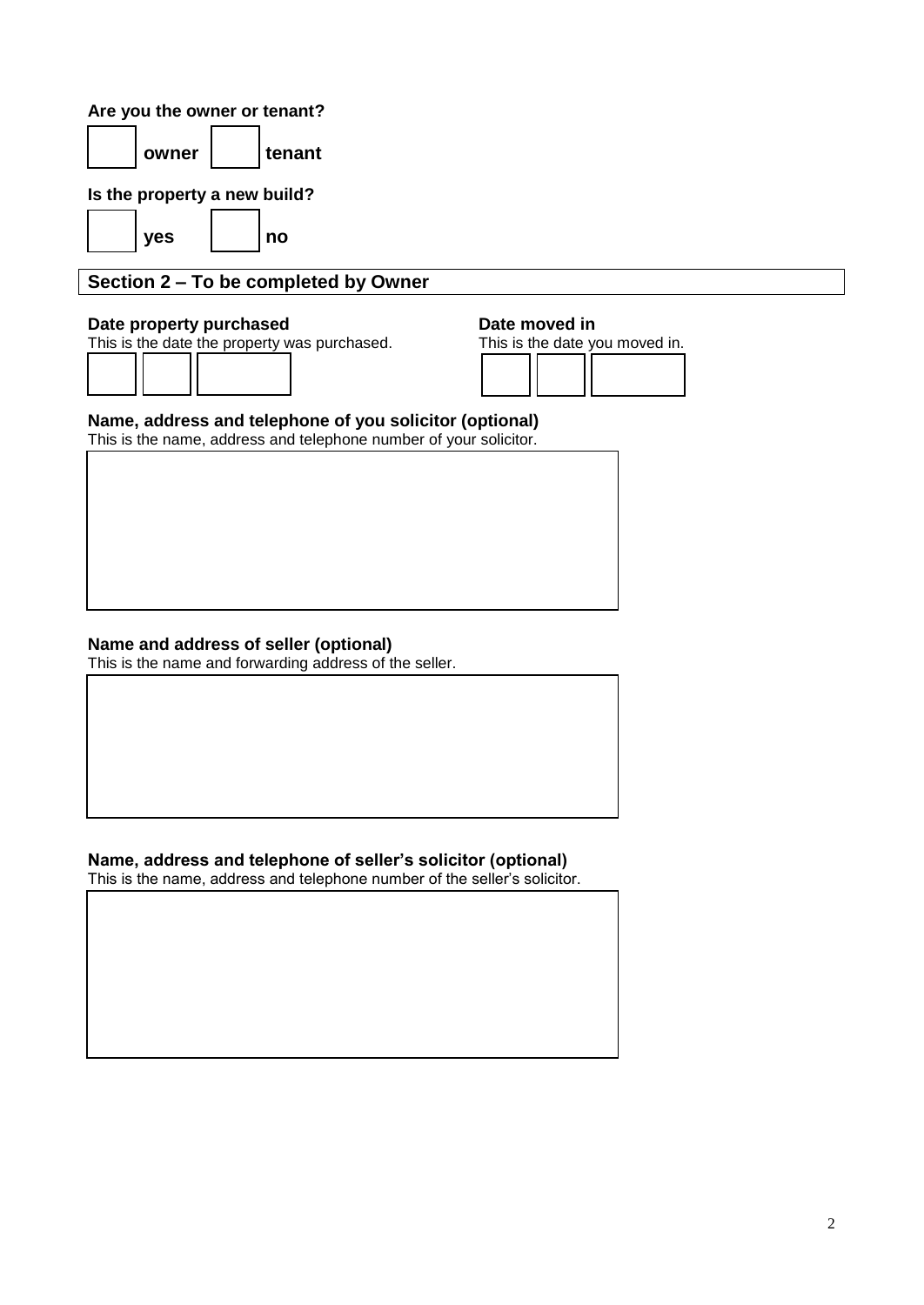## **Section 3 – To be completed by Tenant**

**Date lease started**<br> **Date moved in**<br> **Date moved in**<br> **Date moved in**<br> **Date moved in**<br> **Date moved in** This is the date the lease started.



#### **Name and address of landlord**

This is the name and address of your landlord.

**Landlord's telephone number**

This is the phone number of your landlord.

#### **Name of old tenant**

This is the full name of the old tenant (if known).

### **Is this a furnished/unfurnished let?**

**furnished unfurnished** 

### **Section 4 – Council Tax method of payment**

### **How will you pay your Council Tax?**

**direct debit standing order**

### **To pay Council Tax by direct debit complete the direct debit mandate on the last page.**

If you're on a low income you may be entitled to Council Tax Reduction. To find out more information and apply online go to [www.eastrenfrewshire.gov.uk/counciltaxreduction.](http://www.eastrenfrewshire.gov.uk/counciltaxreduction)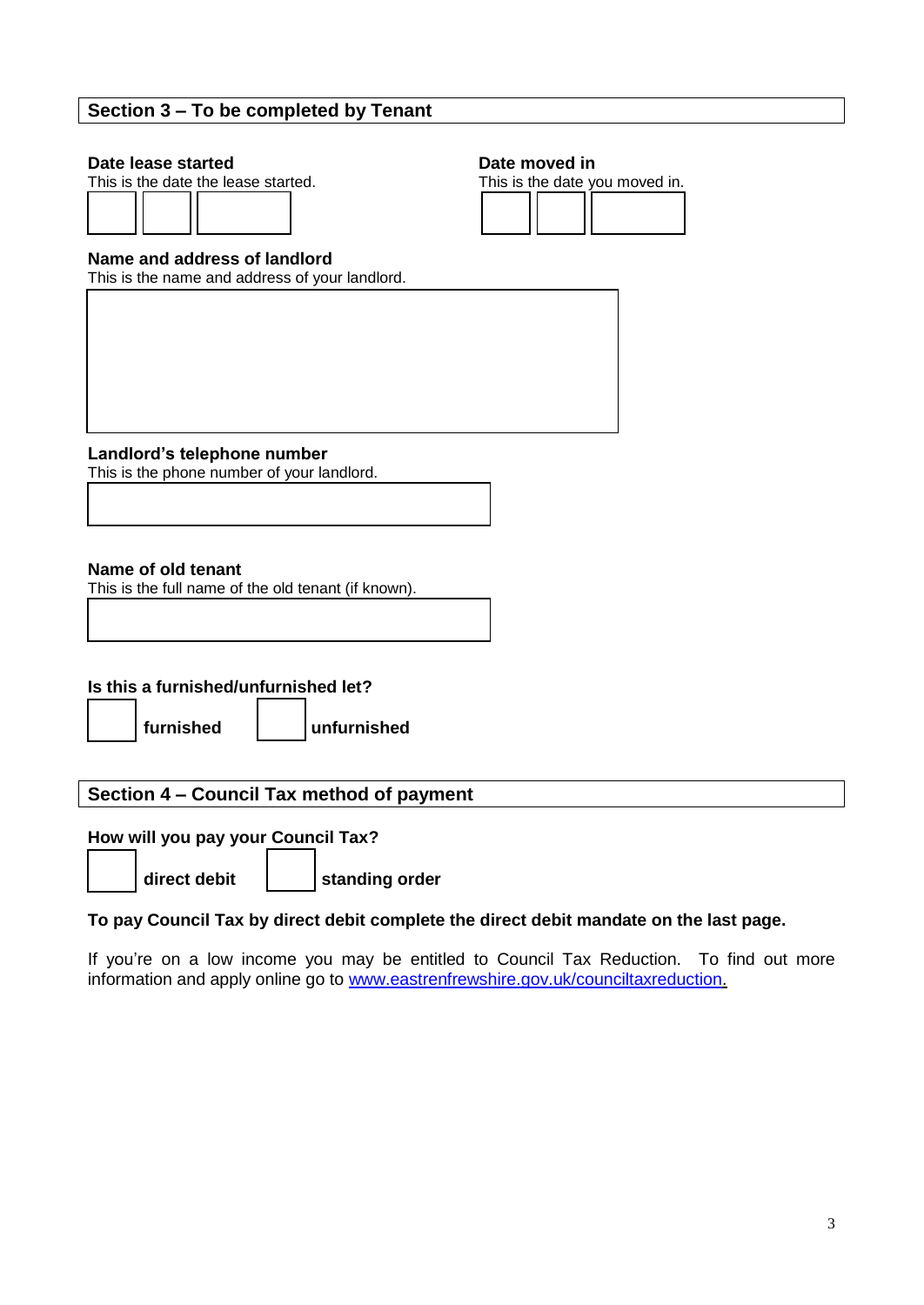### **Section 5 – Previous Address**

#### **Previous property address**

This is the address of the property you moved from.

# **Section 6 – To be completed by Owner**





#### **Name and previous address of new owner (optional)**

This is the name and previous address of the new owner.

# **Section 7 – To be completed by Tenant**

**Date tenancy ended**<br> **Date moved out**<br> **Date moved out**<br> **Date moved outries**<br> **Date moved outries** This is the date the property was sold.



#### **Name, address and telephone number of landlord**

This is the name and address of your landlord.